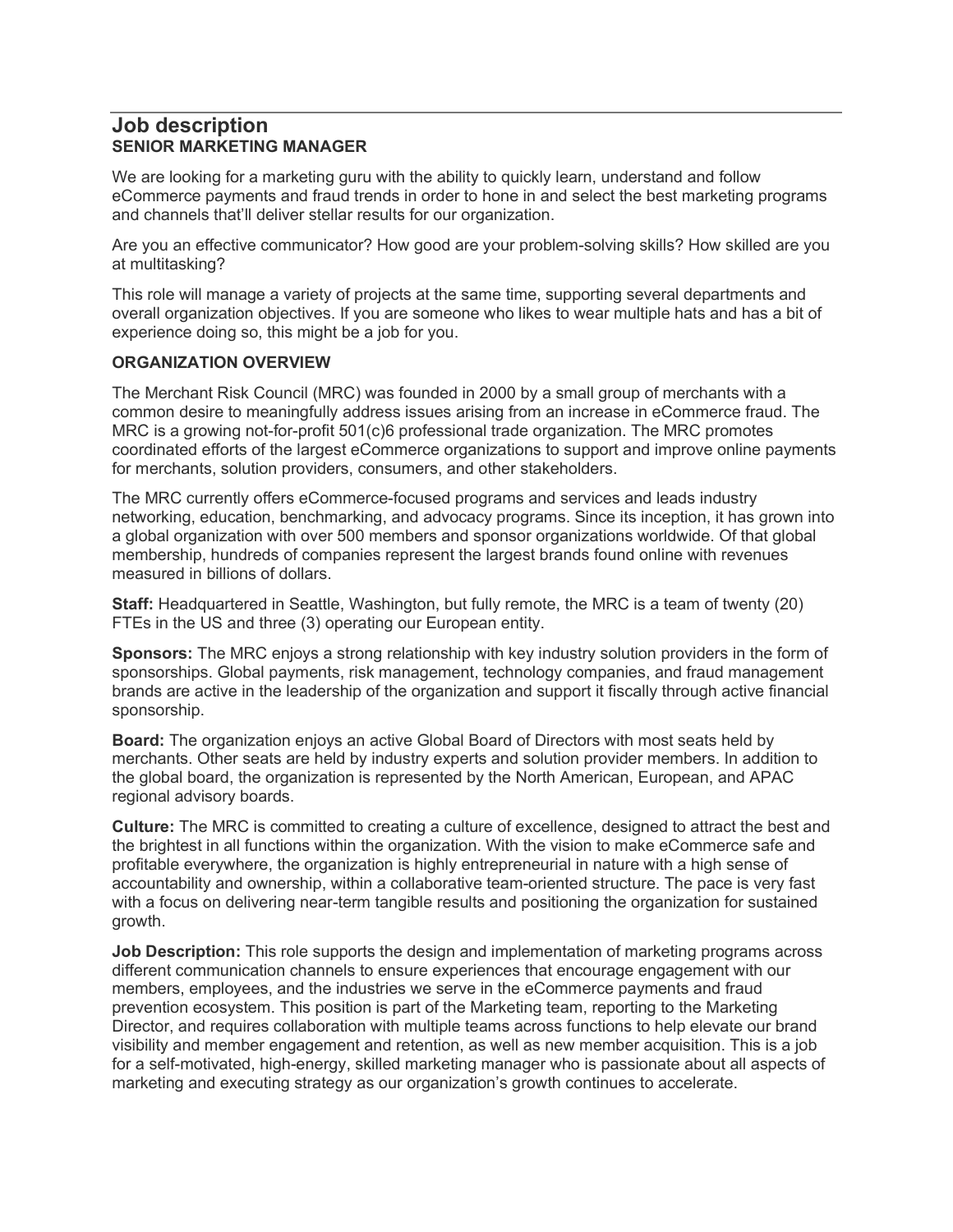#### Roles and Responsibilities:

The MRC Senior Marketing Manager will be responsible for the following:

- Own marketing channel stack, create and redefine marketing programs to deliver on the organization's strategic goals and objectives
- Understand how to scope and create targeted marketing programs to reach different member and non-member segments, and work with teams to gather qualitative and quantitative insights that inform your work
- Advocate for our existing and prospective members, be informed about our competitive landscape, develop strategy-driven execution plans as part of the overall marketing programs roadmap
- Develop and own dashboards to monitor KPIs for all marketing channels, analyze effectiveness, and recommend adjustments based on channel and campaign performance
- Track and report the overall SEO performance, and continuously improve SEO activities to achieve the biggest impact on organic search
- Lead data-driven, technology-enabled improvement efforts to help efficiently scale, make smarter business decisions, and improve member engagement and profitability metrics
- Partner with cross-functional teams (membership, events, programs, finance) to align on strategy, content, deployment, and measurement of campaigns that help grow our membership, and engage and retain existing members
- Coordinate marketing and programs efforts to optimize the member and nonmember online experience (website, community portal, on-demand learning platform) and continuously track and improve relevant performance metrics
- Explore new channels for growth of marketing opportunities
- Maintain a high level of organization and attention to detail

# QUALIFICATIONS, SKILLS, AND EDUCATION REQUIREMENTS

- Bachelor's Degree or equivalent professional experience
- 5+ years of work experience in planning and implementing successful marketing operations, including SEO and SEM strategies
- Excellent written and verbal communication skills, as well as listening and interpretation skills
- Strong business acumen and the ability to understand the needs of different audiences
- Creativity and the ability to develop high-quality, comprehensive campaign strategies (solid experience with Adobe Creative Cloud is a plus)
- Ability to recognize potential obstacles and proactively suggest workarounds
- Ability to meet deadlines and work under pressure
- Strong analytical skills and working knowledge of LinkedIn Ads and Google Ads
- Experience with website analysis using a variety of analytics tools including Google Analytics
- Experience with Salesforce and marketing automation technology, preferably Pardot
- Strong knowledge of HTML/CSS and website administration is required